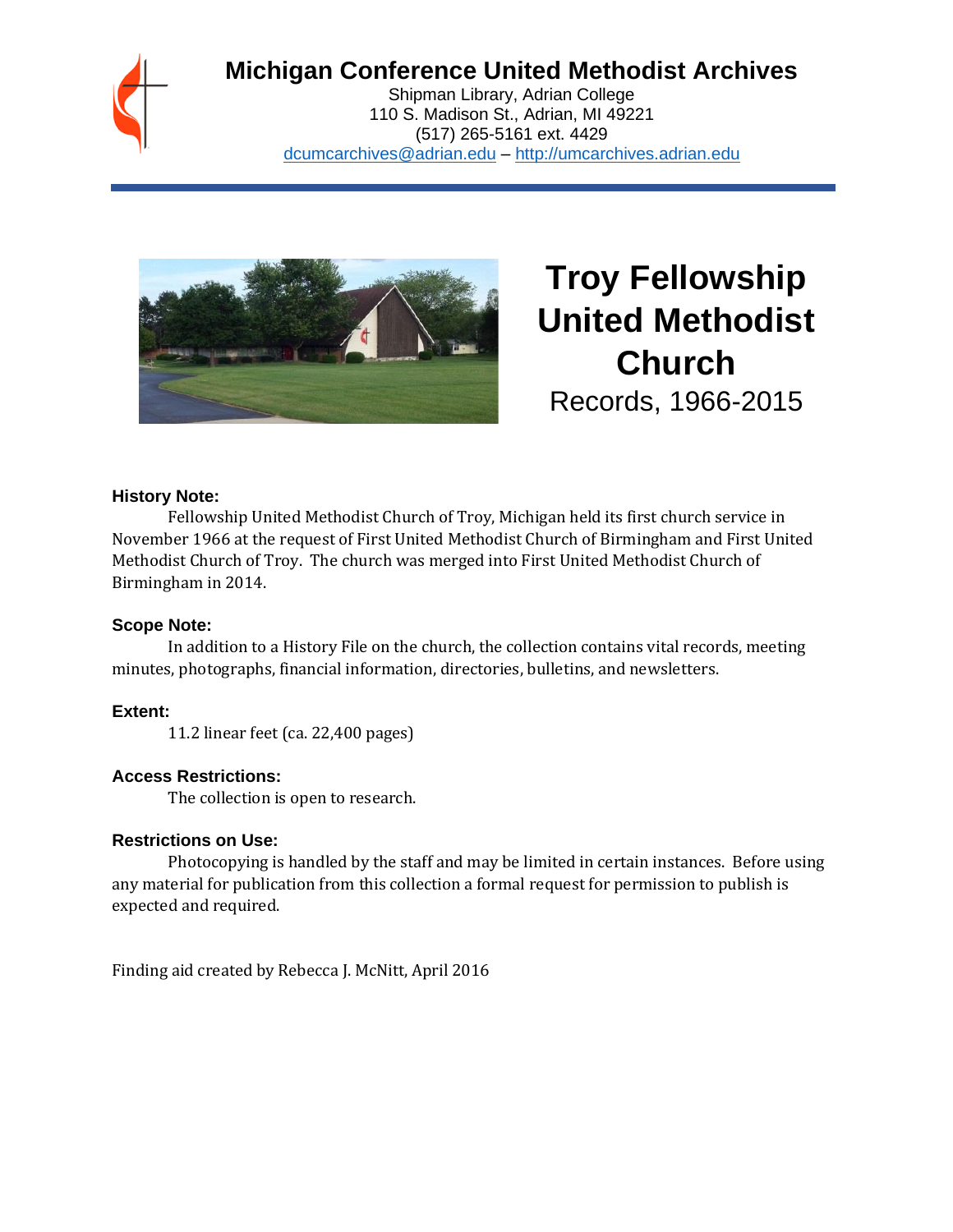### **Appointments List**

- 1966-1969: Edward L. Duncan
- 1969-1980: David Strong
- 1980-1990: Charles Sonquist
- 1990-1998: Thomas W. Schomaker
- 1998-2002: Marjorie H. Munger
- 2002-May 2003: Christopher D. Cowdin
- 2003-2004: Jean R. Snyder
- 2004-2011: Johnny S. Liles
- September 2006-2011: Lynda B. Liles (Deacon)
- 2011-2013: Bradley S. Luck
- 2013-2014: Theodore Whitely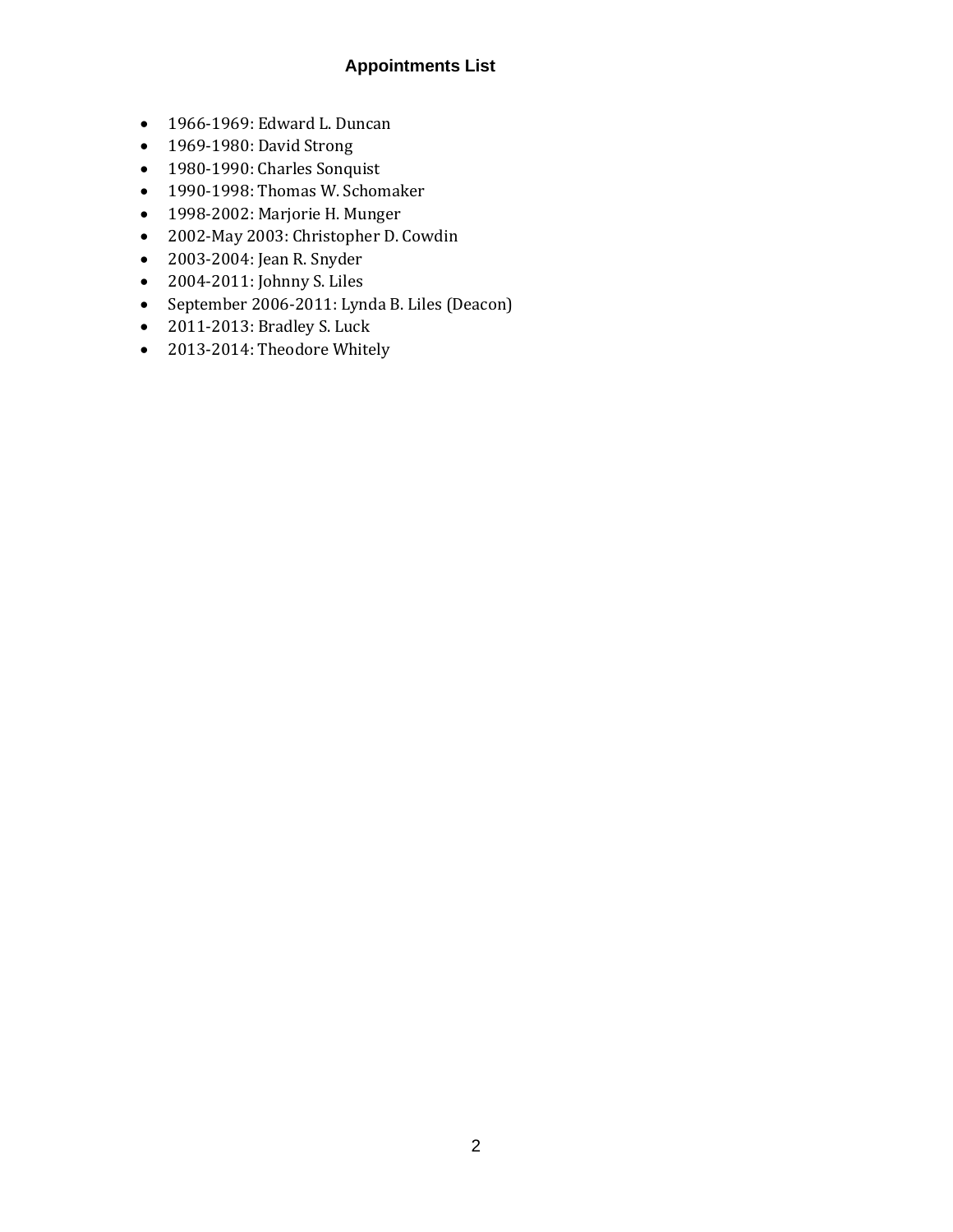**Container Contents**

### **Box 1 Troy Fellowship**

- Administrative Board Meeting Minutes, 1973-1983
- Administrative Council Meeting Minutes
	- o 1984-1986
	- o 1987-1990
	- o 1991-1994
	- o 1995
	- o 1996-1998
- Analysis of Growth, 1979

### **Box 2 Troy Fellowship**

- Anniversary $(10<sup>th</sup>)$ , 1977
- Anniversary (20<sup>th</sup>), 13 September 1987 (audio cassette)
- Anniversary  $(25<sup>th</sup>)$ , 1992
- Anniversary  $(40<sup>th</sup>)$ , 2-3 June 2007
- Audit Reports
	- o 1979-1989
	- $O$  2008-2013
- Budgets, 1971-2010
- Building Committee
	- o 1993 (2 folders)
	- o 1994
	- o 1999

#### **Box 3 Troy Fellowship**

- Bulletins
	- o 1966
	- o 1967
	- o 1968
	- o 1969

### **Box 4 Troy Fellowship**

- Bulletins
	- o 1970
	- o 1971
	- o 1972
	- o 1973

### **Box 5 Troy Fellowship**

- Bulletins
	- o 1974
	- o 1975
	- o 1976
	- o 1977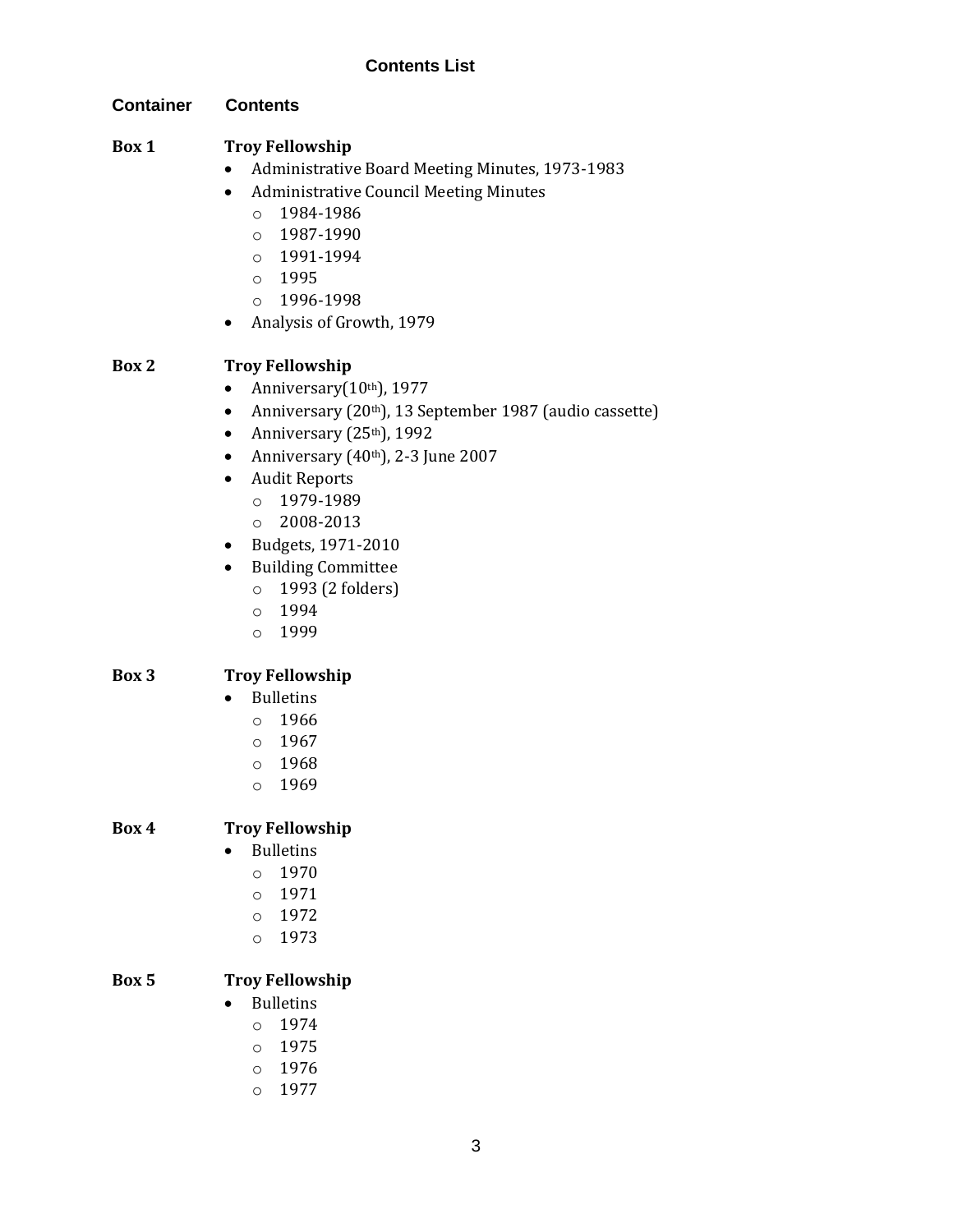| Container     | <b>Contents</b>                            |
|---------------|--------------------------------------------|
| Box 6         | <b>Troy Fellowship</b><br><b>Bulletins</b> |
|               | 0 1978                                     |
|               | 0 1979                                     |
|               | 0 1980                                     |
|               | 0 1981                                     |
| Box 7         | <b>Troy Fellowship</b>                     |
|               | <b>Bulletins</b>                           |
|               | 0 1982                                     |
|               | 0 1983                                     |
|               | 0 1984                                     |
|               | 0 1985                                     |
|               | 0 1986                                     |
| Box 8         | <b>Troy Fellowship</b>                     |
|               | <b>Bulletins</b>                           |
|               | 0 1987                                     |
|               | 0 1988                                     |
|               | 0 1989                                     |
|               | $\circ$ 1990                               |
|               | 0 1991                                     |
|               | 0 1992                                     |
|               | 1993<br>$\circ$                            |
| Box 9         | <b>Troy Fellowship</b>                     |
|               | <b>Bulletins</b>                           |
|               | 0 1994                                     |
|               | 0 1995                                     |
|               | 1996<br>$\circ$                            |
|               | 1997<br>O                                  |
|               | 1998<br>$\circ$                            |
|               | 1999<br>$\circ$                            |
| <b>Box 10</b> | <b>Troy Fellowship</b>                     |
|               | <b>Bulletins</b>                           |
|               | $\circ$ 2000                               |
|               | $\circ$ 2001 (2 folders)                   |
|               | $\circ$ 2002                               |
|               | $\circ$ 2003                               |
| <b>Box 11</b> | <b>Troy Fellowship</b>                     |

- Bulletins
	- o 2004
	- o 2005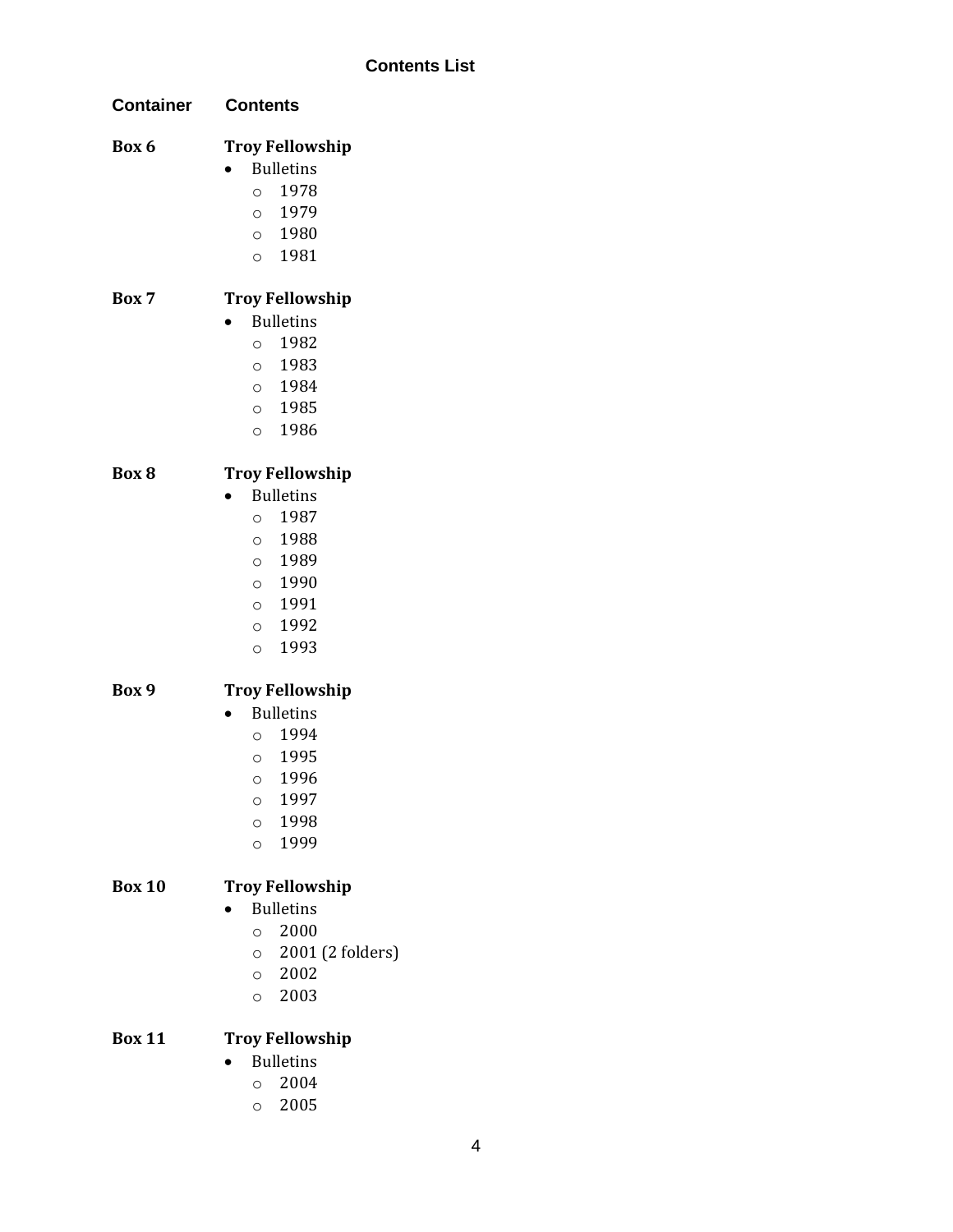| <b>Container</b> | <b>Contents</b>                |
|------------------|--------------------------------|
|                  | $\circ$ 2006                   |
|                  | $\circ$ 2007                   |
|                  | $\circ$ 2008                   |
| <b>Box 12</b>    | <b>Troy Fellowship</b>         |
|                  | <b>Bulletins</b>               |
|                  | $\circ$ 2009                   |
|                  | $\circ$ 2010                   |
|                  | 0 2011                         |
|                  | $\circ$ 2012                   |
|                  | 0 2013                         |
| <b>Box 13</b>    | <b>Troy Fellowship</b>         |
|                  | <b>Bulletins</b>               |
|                  | $\circ$ 2014                   |
|                  | 0 2015                         |
|                  | <b>Bulletins</b> (discs)       |
|                  | <b>Certificates and Awards</b> |
|                  | <b>Church Blueprints</b>       |
|                  | <b>Church Conferences</b>      |
|                  | 0 1969-1989                    |
|                  | 1990<br>$\circ$                |
|                  | 0 1991                         |
|                  | 0 1992                         |
|                  | 0 1993                         |
|                  | 0 1994                         |
| <b>Box 14</b>    | <b>Troy Fellowship</b>         |
|                  | <b>Church Conferences</b>      |
|                  | 1995<br>O                      |
|                  | 1996-1997<br>$\circ$           |
|                  | 1998<br>$\circ$                |
|                  | 1999<br>$\circ$                |
|                  | 2000<br>$\circ$                |
|                  | 2001<br>$\circ$                |

- o 2002
- o 2003
- o 2004
- o 2005
- o 2006

#### **Box 15 Troy Fellowship**

- Church Conferences
	- o 2007
	- o 2008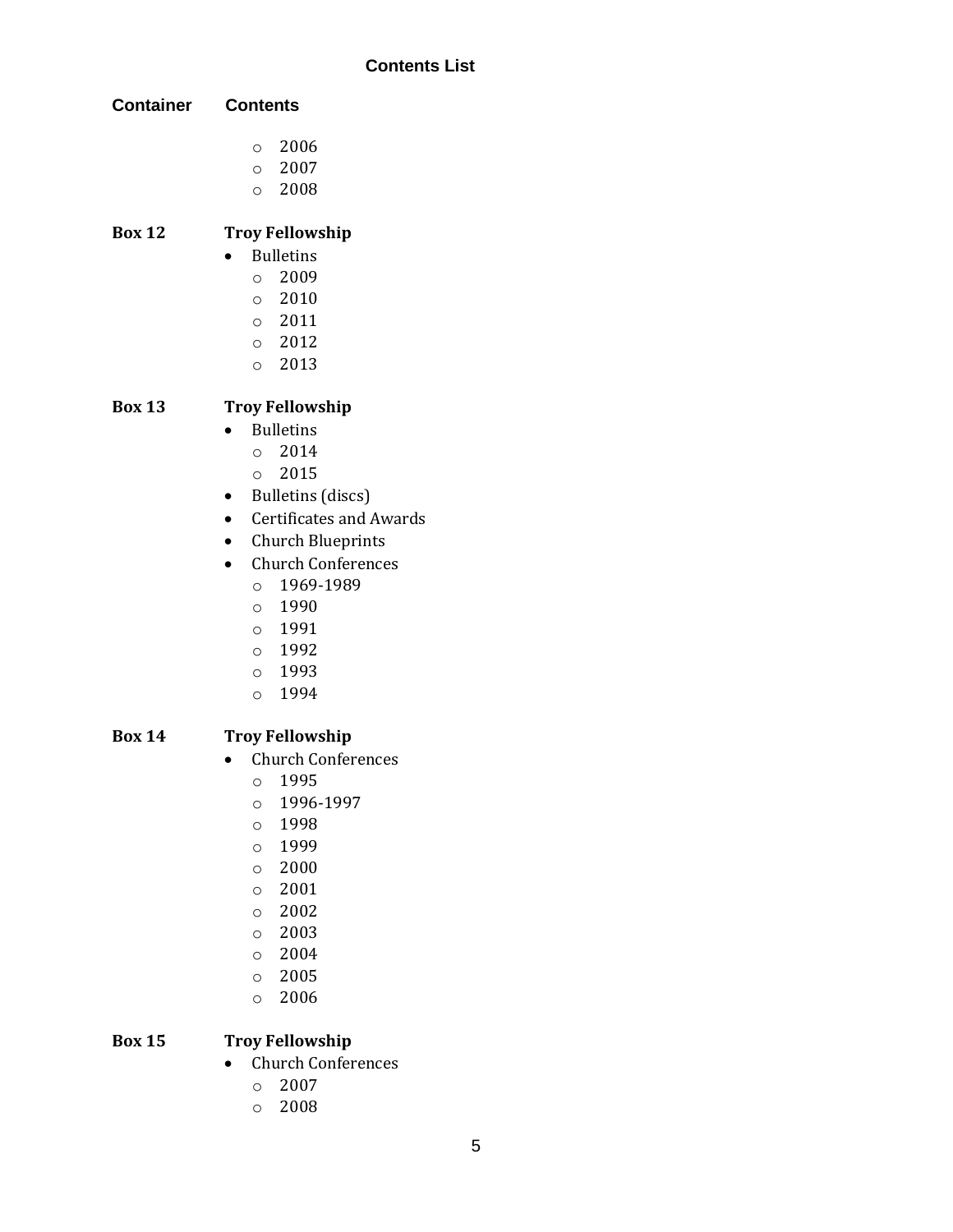**Container Contents**

- o 2009
- o 2010
- o 2011
- o 2012-2013
- Church Construction, 1967-1969
- Church Council
	- o 1998-2000

### **Box 16 Troy Fellowship**

- Church Council
	- $O = 2001 2003$
	- $O$  2004-2007
	- o 2008
	- $\circ$  2009-2010
	- o 2011-2012
- Church Records
	- o Baptisms
		- 1969-1986
		- 1986-1997
	- o Membership Certificates
		- 1969-1981
		- 1982-1997

### **Box 17 Troy Fellowship**

- Church Records
	- o Membership Transfers, 1968-2001
- Coolidge Road Widening, 1976
- Directories
	- o 1970-1977
	- $O$  1978-1990
	- o 1991-1996
	- o 1997-1999
	- o 2000-2002
	- o 2003-2010
- Education Committee, 1988-2000
- Endowment Committee, 1987-1999
- Evangelism Committee, 1992-2011
- Finance Committee
	- o 1980-1985

#### **Box 18 Troy Fellowship**

- Finance Committee
	- o 1986-1988
	- o 1989-1990
	- o 1992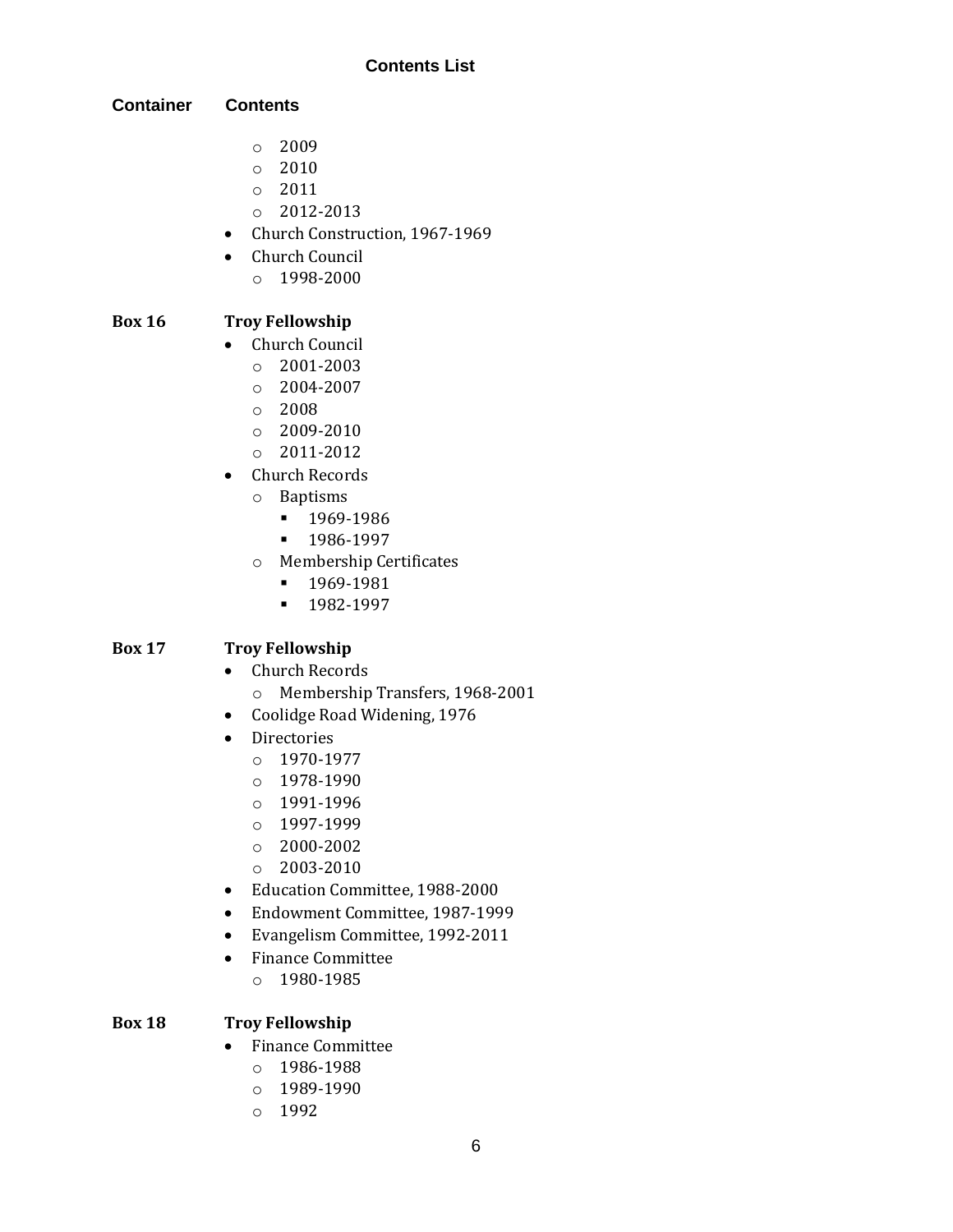#### **Container Contents**

- o 1993-1994
- o 1995-1996
- o 1997-2000
- First Disciple Bible Class Photographs, 1998
- Greentrees Nursery School
	- o Articles of Incorporation and Bylaws, 1974-1991
	- o Minutes
		- **■** 1983-1989
		- 1990-1994

#### **Box 19 Troy Fellowship**

- Greentrees Nursery School
	- o Minutes
		- 1997-2000
	- o Miscellaneous
	- o Newsletters, etc.
- History File
- Holiday Letters, 1998-2001
- In Remembrance
- Land Sale, 1987-1988
- Leadership Team
- Long Range Development Committee, 1976
- Long Range Planning, 1988-1992
- Member Information Sheets
- Membership Care Committee, 1990-2001

### **Box 20 Troy Fellowship**

- Miscellaneous
- Mission/Church/Society Committee, 1988-1998
- Mortgage, 1997-1998
- Newsletters
	- o 1967-1968
	- o 1969-1973
	- o 1974-1976
	- o 1977-1979
	- o 1980-1982

### **Box 21 Troy Fellowship**

- Newsletters
	- o 1983-1984
	- o 1985-1986
	- o 1987
- Newsletters, *Fellowship Flame*
	- o 1988-1989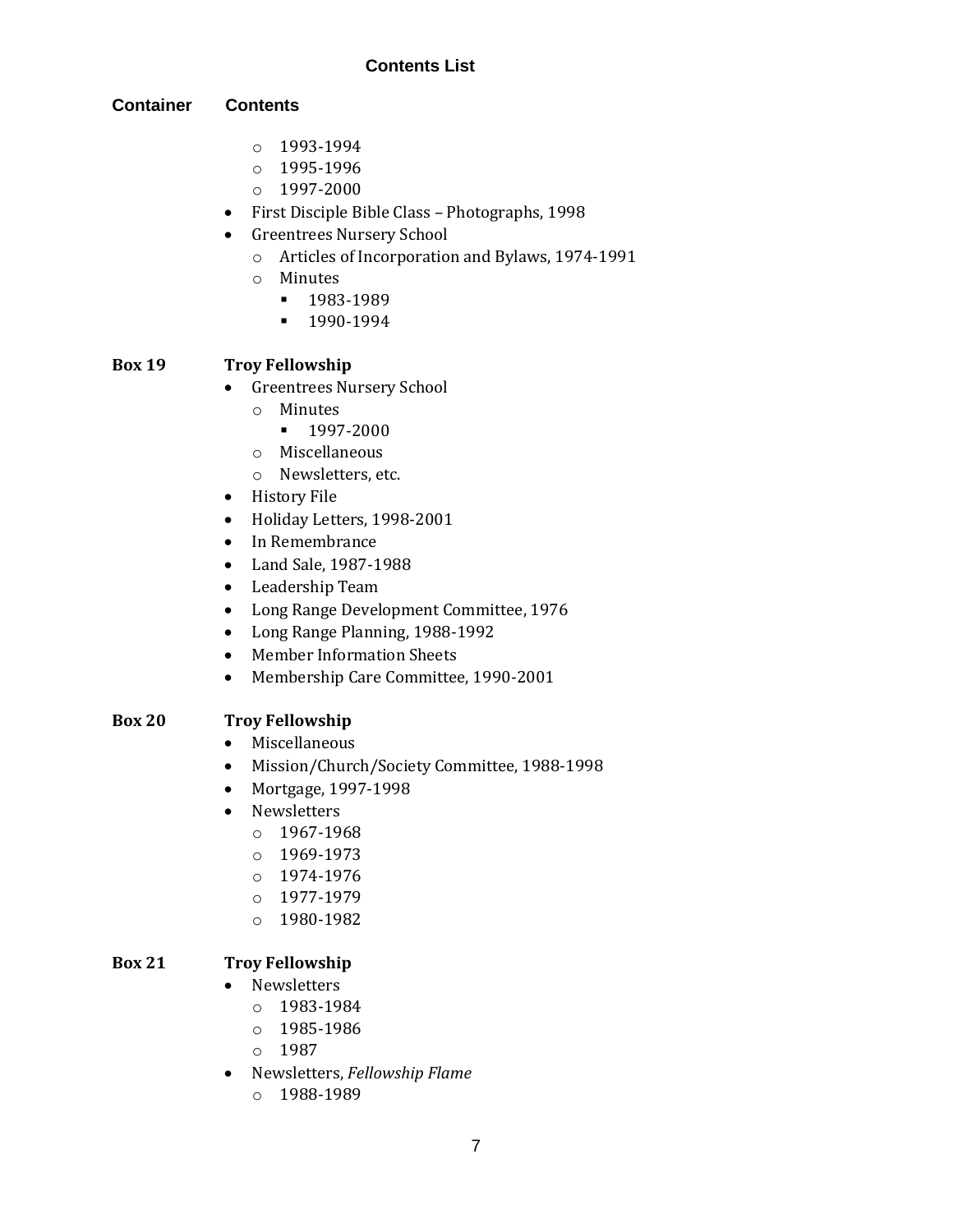- **Container Contents**
	- o 1990
	- o 1991

# **Box 22 Troy Fellowship**

- Newsletters, *Fellowship Flame*
	- o 1992
	- o 1993
	- o 1994
	- o 1995
	- $0.1996$
	- o 1997-1998
	- o 1999-2000
	- o 2001-2002
	- o 2006-2008

### **Box 23 Troy Fellowship**

- Newsletters, *Fellowship Flame*
	- o 2009
	- $O$  2010-2011
	- o 2012
	- o 2013-2014
- Non-Profit Corporation Reports, 1991-2001
- Official Board Minutes, 1967-1969
- Outreach and Nurture Committee
- Parsonage Sale, 2007-2010
- Pastor Parish Relations Committee, 1988-1998
- Photographs
	- o Anniversary Dinner, 13 November 1992

# **Box 24 Troy Fellowship**

- Photographs
	- o Bazaars
	- o Care Package Sundays
	- o CASS Christmas Stocking Project
	- o CASS Dinners (2 folders)
	- o Children's Choir
	- o Choir Events and Parties
	- o Church Before Water Main Project, 1973
	- o Church Picnics (2 folders)

### **Box 25 Troy Fellowship**

- Photographs
	- o Congregation
	- o Construction of Portable Building
	- o Crazy Tie Contest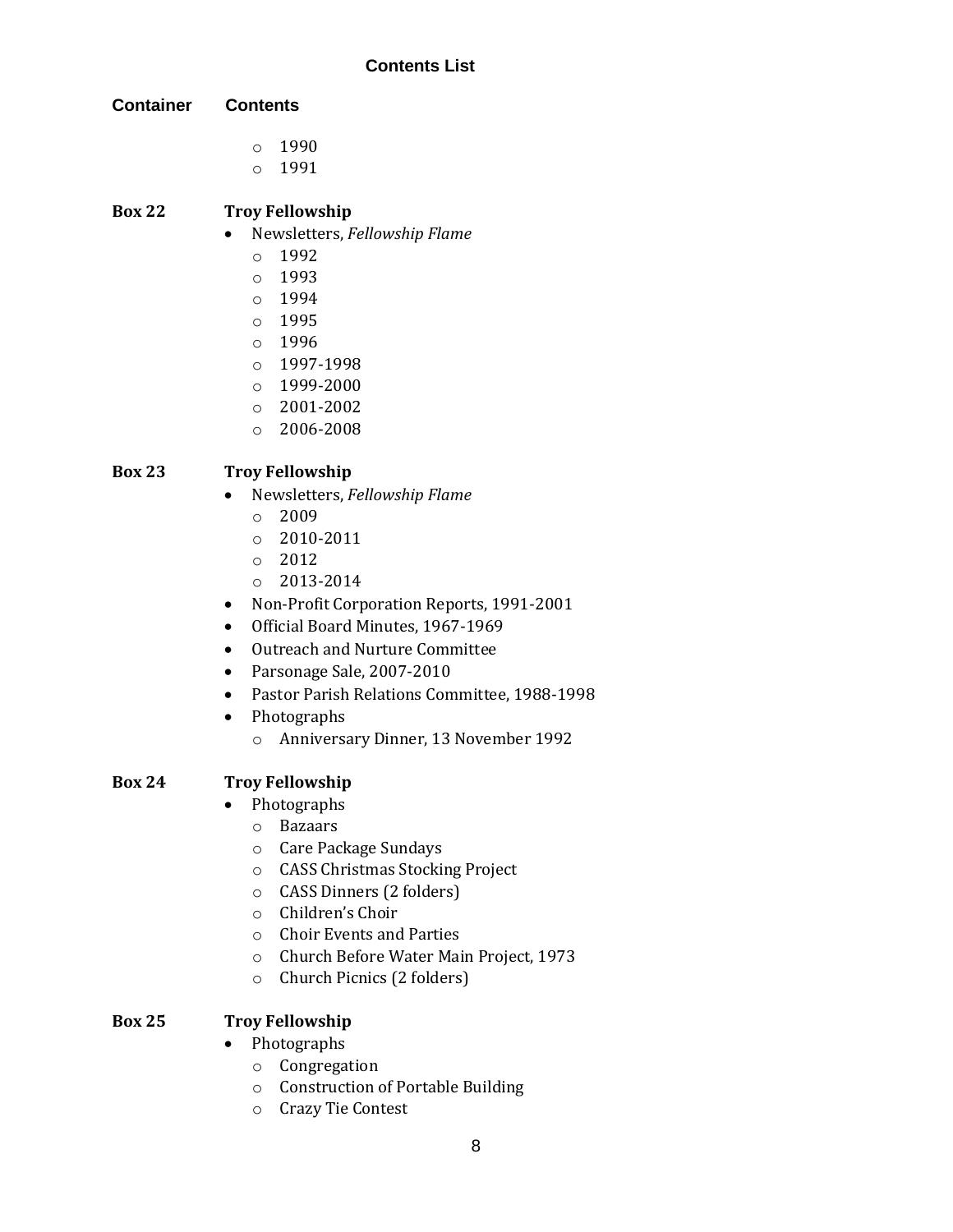#### **Container Contents**

- o CROP Walks
- o Dust and Ashes Concerts
- o East Day, 22 April 1990
- o Easter
- o Education Ministry
- o Farewell Dinner (Sonquist)
- o Fellowship and Fun
- o Friends of Fellowship
- o "Grunge Sunday"
- o Habitat for Humanity, 12 August 1995
- o "Hanging of the Greens"
- o Josh White concert

### **Box 26 Troy Fellowship**

- Photographs
	- o Ketchup Sunday Burning of the Mortgage
	- o Members (3 folders)
	- o Mission Ministry
	- o Red Bird Mission Trip
	- o Vacation Bible School, 2008
	- o Worship and Music Ministry
- Redevelopment Team, 1999
- Schaller, Lyle Consultation, 1976
- Scrapbook (1 folder)

### **Box 27 Troy Fellowship**

- Scrapbook (1 folder)
- Shepherding Ministry, 1993-2008
- Sign
- Sonquist, Chuck Correspondence, 1985-1988
- Staff Parish Relations Committee Meeting Minutes, 2002-2009
- State of the Church Study, 1976
- Stewardship Committee Meeting Minutes, 1990-1999
- Tapes (backups)
- Trustees
	- o 1967-1975
	- o 1976-1977

#### **Box 28 Troy Fellowship**

- Trustees
	- o 1978-1979
	- o 1980-1981
	- o 1988-1989
	- o 1991-1995